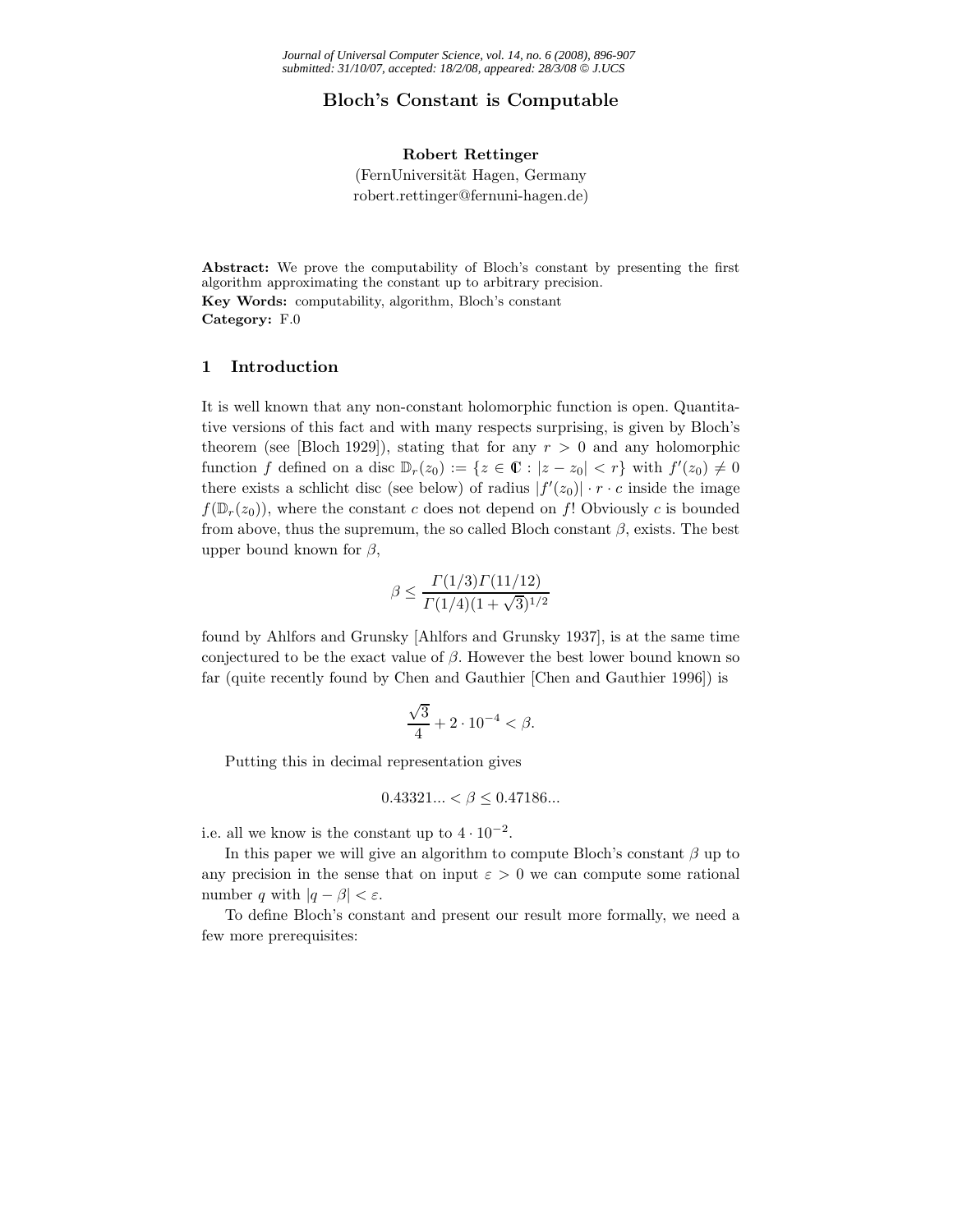As above, let  $\mathbb{D}_{\varepsilon}(z_0)$  denote the open disc of radius  $\varepsilon$  with center  $z_0$ . To simplify notation we use  $\mathbb{D}_{\varepsilon} := \mathbb{D}_{\varepsilon}(0)$  and  $\mathbb{D} = \mathbb{D}_1$ . Let in the sequel D be some domain, i.e. an connected and open subset of C. A normed holomorphic function on D with  $0 \in D$  is a holomorphic function f with  $f(0) = 0$  and  $f'(0) = 1$ . The space of normed functions on D is denoted by  $\mathcal{N}(D)$ . Given  $f \in \mathcal{N}(D)$  let  $\beta_f(D, z_0)$  denote the supremum  $r > 0$  so that the disc  $\mathbb{D}_r(z_0)$  is covered by  $f(D)$  and  $f^{-1}$  exists on  $\mathbb{D}_r(z_0)$ , i.e. there exists a function  $f^{-1} : \mathbb{D}_r(z_0) \to D$  so that  $f^{-1} \circ f$  is the identity function. These discs  $\mathbb{D}_r(z_0)$  are called schlicht (with respect to D and f). Notice that in this case  $f^{-1}$  is uniquely determined and again holomorphic. Let  $\beta_f(D)$  be the supremum of  $\beta_f(D, z)$  for all  $z \in f(D)$ . Finally let  $\beta(D)$  be the infimum of  $\beta_f(D)$  for all  $f \in \mathcal{N}(D)$ . Then, by definition, we have  $\beta = \beta(\mathbb{D})$ .

Concerning computability of functions we use the Type-2-Turing machine, which is essentially a (classical) Turing machine where the input and output tapes can in addition contain infinite sequences of symbols. Thus such a Type-2-Turing machine ("Turing machine", for short) computes a partial function  $(\Sigma^*)^n \times (\Sigma^{\omega})^m \to (\Sigma^*)^o \times (\Sigma^{\omega})^p$  for suitable natural numbers  $m, n, o, p$  and a finite alphabet  $\Sigma$ . We will essentially use the case where either m or n and either  $o$  or  $p$  are 0. Furthermore we will assume that the symbol 0 belongs to Σ. Using representations, i.e. giving each element one or several names in  $\Sigma^{\omega}$ or  $\Sigma^*$ , Type-2-Turing machines give natural notions of computability on a wide class of objects, such as C, once we have fixed representations for these objects. To fix such a representation for complex numbers, let Y denote the set of dyadic numbers, i.e. numbers  $y = 2^{-n} \cdot m$  where m and n are integers. By fixing some representation for  $Y$  (say by their binary representation) we get immediately the following representation for the complex numbers: A name for some  $z \in \mathbb{C}$  is simply a sequence  $((x_0, y_0), (x_1, y_1), ...)$  of pairs of dyadics  $x_t, y_t \in \mathbb{Y}$  such that  $|(x_t + iy_t) - z| < 2^{-t}$  for all  $t \in \mathbb{N}$ . To be more precise, a name of a complex number is an encoding of such a sequence, i.e. a word in  $\Sigma^{\omega}$ . In a similar way one can also construct a representation  $\nu$  of  $\mathbb{C}^{\omega}$ , which can be easily seen to be open w.r.t. the standard (product) topology on  $\mathbb{C}^{\omega}$ . For a more detailed discussion of representations see e.g. [Weihrauch 2000]. With these prerequisites, a (partial) function  $f : \subseteq \mathbb{C} \to \mathbb{C}$  is called computable, iff there exists a Turing machine which for any name of an element  $z \in \text{dom}(f)$  computes a name for  $f(z)$ .

Beside computable functions we will also need computable multifunctions  $f: \subseteq M \rightrightarrows N$ , where  $m \in M$  can have many different values  $f(m)$ . Given representations of  $M$  and  $N$  we call such a multifunction computable if there exists a computable realization as in the definition of computable functions (here, given the name of some m, the realization may output any name of any element of  $f(m)$ . This kind of relaxing the classical definition of functions can hughly simplify things in Type-2-theory, which is mainly to the fact that elements usually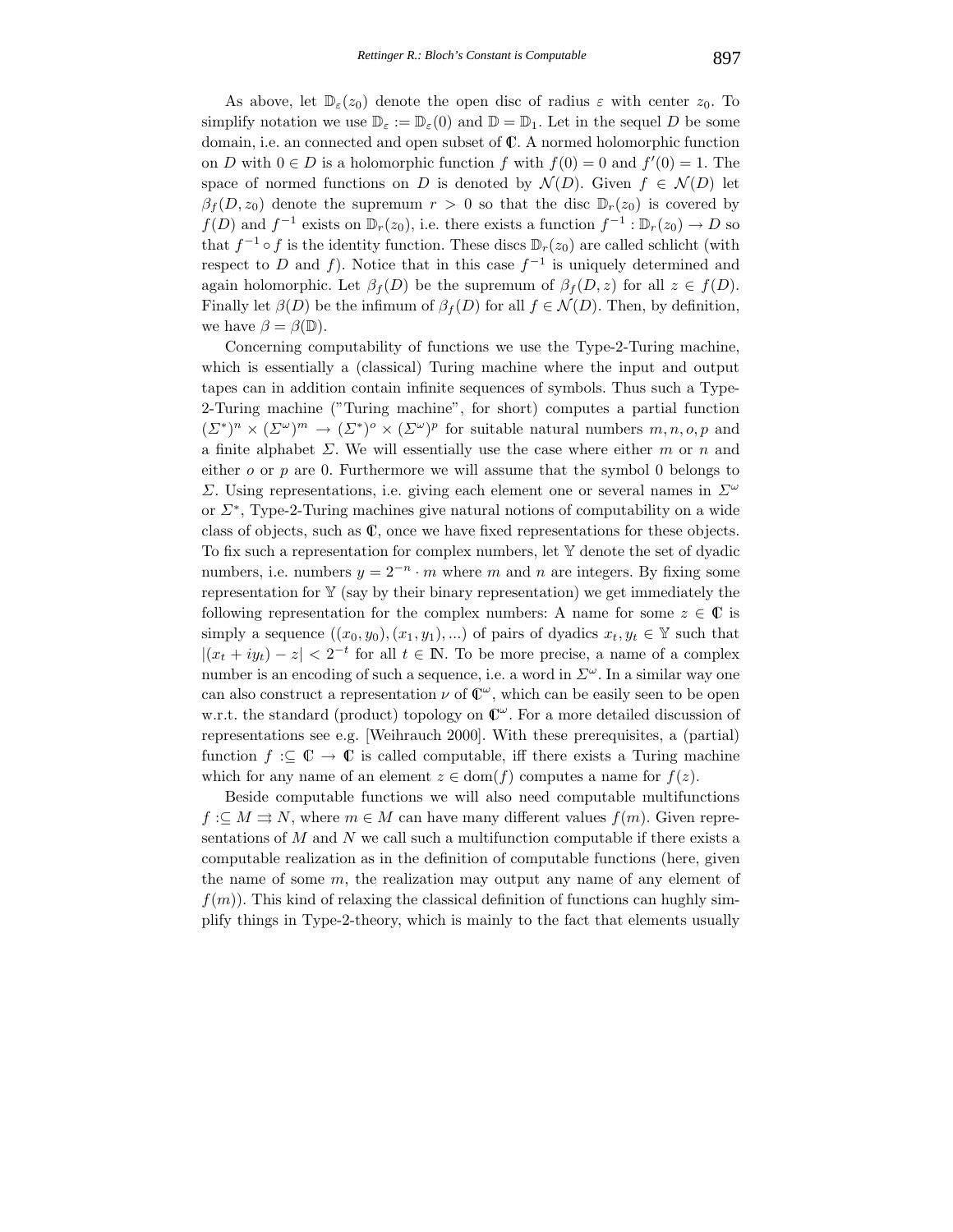have many names. Asking for functions therefore means that an algorithm computing this function must compute the same value  $f(m)$  given any name of the element  $m$ . In many circumstances, it is, however, sufficient to find values with certain properties (depending on  $m$ ). To give an example, we will compute in Lemma 8 below approximations to the values  $\beta_q$  up to some precision  $\varepsilon$ , where a name of g is given. The exact approximations can vary for different names of g and the only thing we can guarantee is that any result we produce is indeed an approximation up to error  $\varepsilon$ . If we asked to have a unique value, the computational task would be unneccessarily complicated, and in some cases even impossible.

The main idea of our algorithm is to compute for several normed functions the corresponding  $\beta$ -values. Following the definition, it seems that we have to take the infimum for all normed functions, which could not be done in finitely many steps. Thus the decisive step will be to restrict the space of functions which we will have to consider in our algorithm. To this end we will first (Section 2) reduce the problem to a class of functions ( $\beta$ -bounding functions) with certain properties, which allow to apply compactness arguments later on. In Section 3 we will show, how to compute the  $\beta$ -value for a single function. Finally in Section 4 we will prove that Bloch's constant is computable.

### **2 The Set of** *β***-bounding Functions**

One problem we have to face in our proof of the computability of Bloch's constant is that the involved functions are not bounded. By restricting the domain, however, we can circumvent this problem quite easily. Thus the following lemma will come in handy later on. The upper bound is obvious, whereas the lower bound follows from the fact  $\varepsilon\beta = \beta(\mathbb{D}_{\varepsilon})$  (see e.g. [Conway 1978], Corollary XII.1.7).

**Lemma 1.** Let  $\varepsilon$  with  $0 < \varepsilon < 1$  and a domain D with  $\mathbb{D}_{\varepsilon} \subseteq D \subseteq \mathbb{D}$  be given. *Then*

$$
\varepsilon \beta \leq \beta(D) \leq \beta.
$$

Our definition of  $β$ -bounding functions will be based on the following lemma. (Notice that the choice 0.48 in the below lemma is somewhat arbitrary. We could have chosen any value larger than  $\beta$ .)

**Lemma 2.** *For any*  $f \in \mathcal{N}(\mathbb{D})$  *with*  $\beta_f(\mathbb{D}) \leq 0.48$  *we have* 

$$
|f(z)| \le c_0 \int_0^{|z|} \frac{1}{1 - t^2} dt \tag{1}
$$

*for*  $c_0 = \frac{4}{\sqrt{3}} 0.48$  *and all*  $z \in \mathbb{D}$ *.*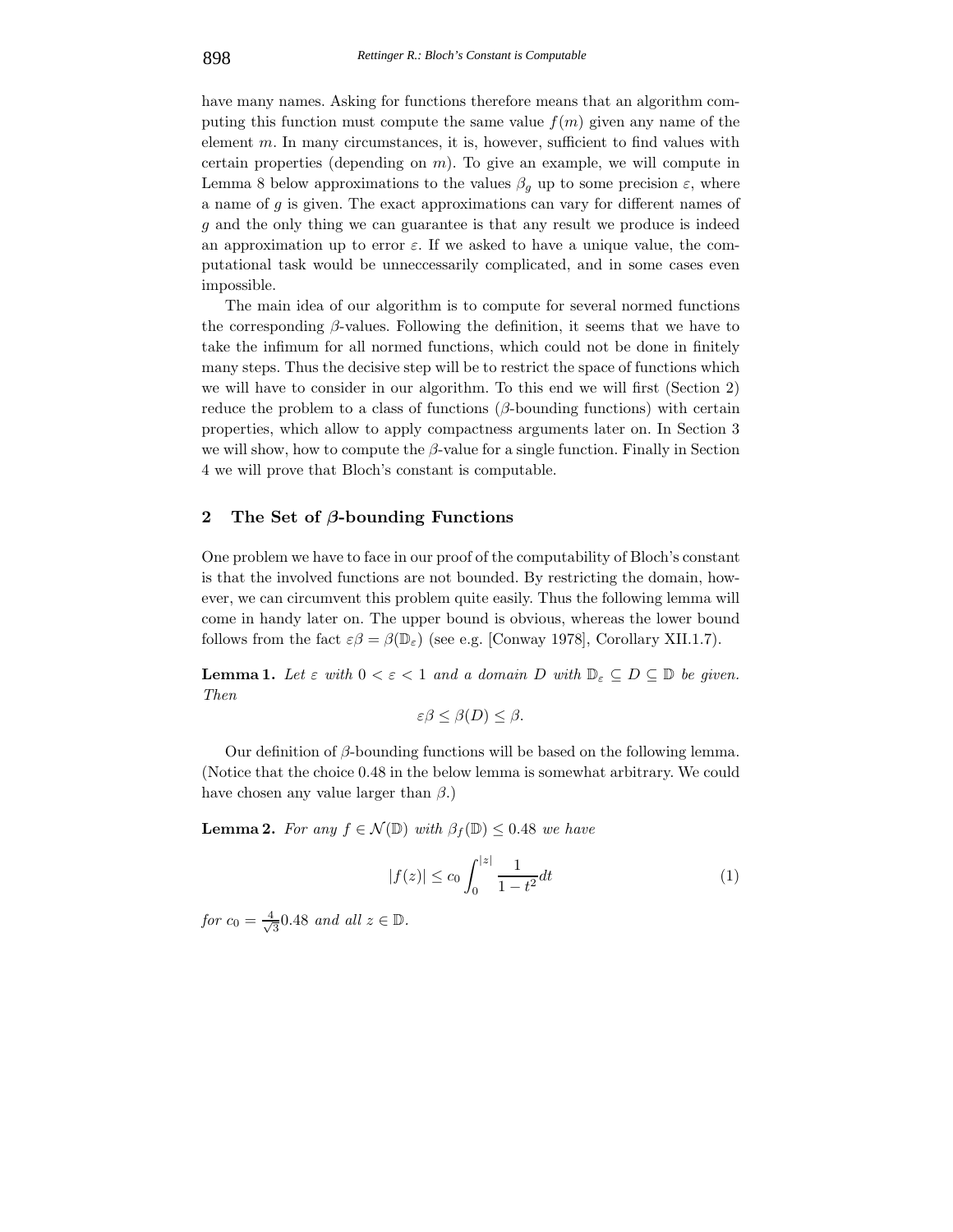**Proof:** According to a theorem of Ahlfors (see e.g. [Remmert 1991]), any holomorphic function f in  $\mathbb D$  fulfills the following property: If  $|f'(z)| \cdot (1-|z|^2) \ge$ M for some  $z \in \mathbb{D}$  then the image  $f(\mathbb{D})$  contains schlicht discs of radius  $\frac{\sqrt{3}}{4}M$ . Taking  $M = c_0 = \frac{4}{\sqrt{3}} \cdot 0.48$  and taking integrals, we see that only functions for which (1) above holds can fulfill  $\beta_f(\mathbb{D}) \leq 0.48$ .

To simplify things let  $c_1 := 0.48 \cdot \frac{4}{\sqrt{3}}$ . Furthermore, for  $\varepsilon \in ]0;1[$ , let  $\rho(\varepsilon) =$  $\int_0^{\varepsilon} \frac{1}{1-t^2} dt$ . Notice that  $\rho$  is increasing and computable.

We define the set of  $\beta$ -bounding functions to be the set

$$
\mathcal{T} = \{ f \in \mathcal{N}(\mathbb{D}) | |f(z)| \le c_1 \cdot \rho(\varepsilon) \text{ for all } 0 < \varepsilon < 1, |z| \le \varepsilon \}
$$

Thus the above lemma implies the

**Corollary 3.** *For each*  $\varepsilon > 0$  *there exist*  $f \in \mathcal{T}$  *so that* 

$$
\beta_f(\mathbb{D}) \le \beta + \varepsilon.
$$

The following simple application of Cauchy's formula allows us to replace functions in  $\mathcal T$  by bounded families of coefficients (the coefficients of the corresponding Taylor series).

**Lemma 4.** Let  $f \in \mathcal{T}$  and  $\varepsilon$ ,  $0 < \varepsilon < 1$ , be given. Then for the Taylor series  $f(z) = \sum_{i=0}^{\infty} a_i z^i$  we have

$$
|a_i| \le \frac{c_1 \cdot \rho(\varepsilon)}{\varepsilon^i}
$$

**Proof:** By Lemma 2 we have  $|f(z)| \leq c_1 \cdot \rho(\varepsilon)$  for all z with  $|z| = \varepsilon$ . In addition, by Cauchy formula, we have

$$
|a_i| = |\frac{f^{(i)}(0)}{i!}| = \frac{1}{2\pi} |\int_{|z|=\varepsilon} \frac{f(t)}{(-t)^{i+1}} dt| \le \frac{2\pi\varepsilon}{2\pi} \sup_{|z|=\varepsilon} \frac{|f(z)|}{\varepsilon^{i+1}}
$$

Based on Lemma 4 we define a set  $A_\varepsilon$  of sequences  $(a_0, a_1, \ldots)$  of complex coefficients which essentially is a superset of the Taylor coefficients of the functions in T. We will identify these sequences with their functions  $f(z) = \sum_{i=0}^{\infty} a_i z^i$ later on without further mentioning. (We will see below that these functions are indeed defined on the topological closure  $\overline{\mathbb{D}_{\sqrt[3]{\varepsilon}}}$  of  $\mathbb{D}_{\sqrt[3]{\varepsilon}}$ .)

Let  $\varepsilon' > 0$  be a fixed constant. Then we fix for every  $\varepsilon > 0$  and  $i \in \mathbb{N}$  a dyadic  $d_{\varepsilon,i}$  with

$$
\frac{c_0 \cdot \rho(\varepsilon^{1/4})}{\varepsilon^{i/4}} < d_{\varepsilon,i} \le \frac{c_1 \cdot \rho(\varepsilon^{1/4})}{\varepsilon^{i/4}}.
$$

 $\Box$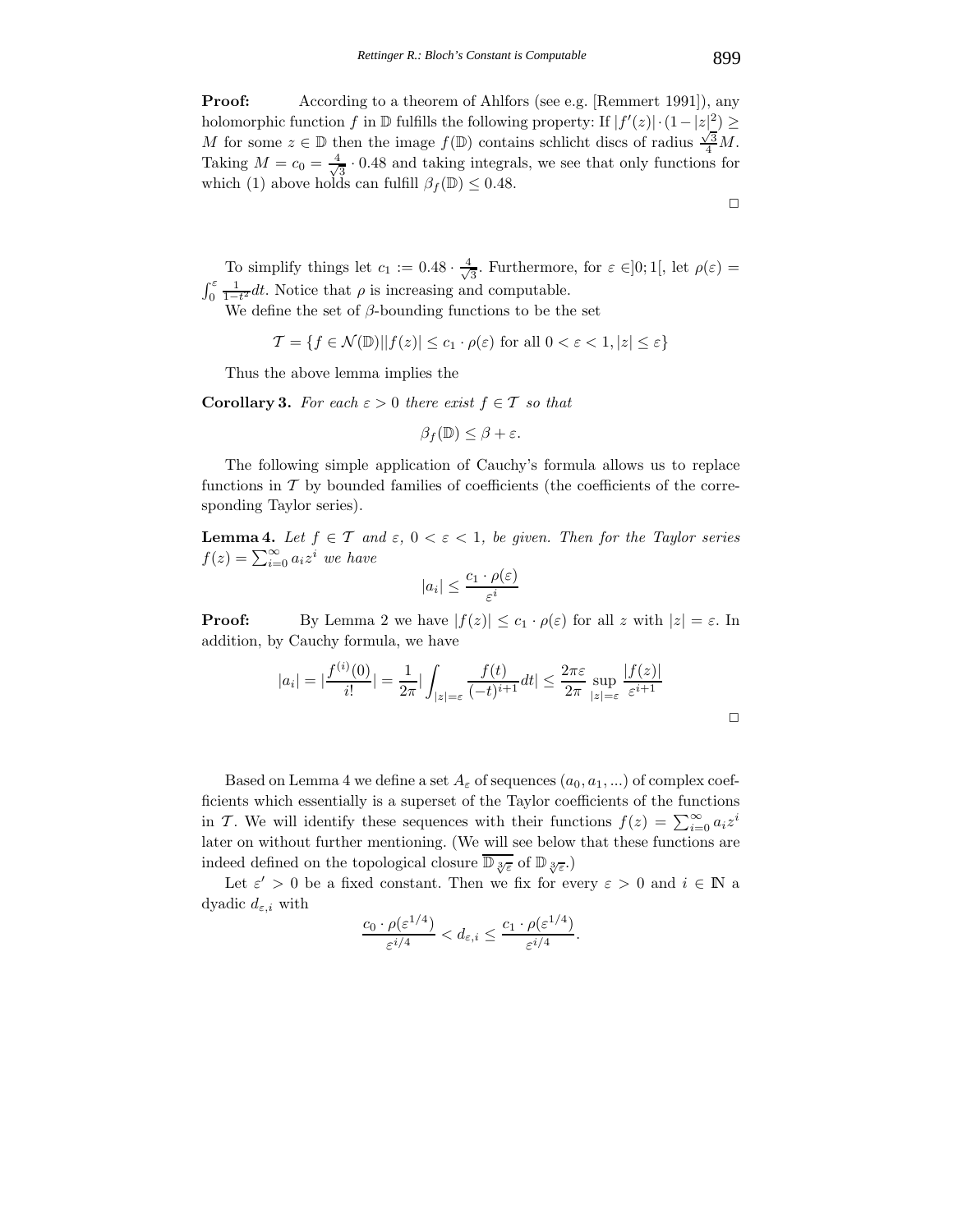$A_{\varepsilon}$  is then defined by

$$
A_{\varepsilon} := \{(0, 1, a_2, \ldots) | a_i \in \mathbb{C}, |a_i| \le d_{\varepsilon, i}\}
$$

Using the representation  $\nu$  of  $\mathbb{C}^{\omega}$  defined in the introduction, one can easily verify that there exists a recursively enumerable set  $B \subseteq \Sigma^* \times \mathbb{N}$  such that (1)  $\nu(v\Sigma^{\omega})$  intersects the open kernel of  $A_{1-1/k}$  for every  $(v, k) \in B$  and (2) every element of  $A_{1-1/k}$  has a *v*-name all of whose prefices v (times k) belong to B.

Next we will prove that the elements of  $A_{\varepsilon}$  do indeed define bounded, holomorphic functions on  $\mathbb{D}_{\varepsilon}$  (and even  $\mathbb{D}_{\sqrt[3]{\varepsilon}}$ ):

**Lemma 5.** Let  $\varepsilon$  with  $0 < \varepsilon < 1$  be given. Then for each  $(a_i)_{i \in \mathbb{N}} \in A_{\varepsilon}$  we have

*1.*  $\sum_{i=0}^{\infty} a_i z^i$  *converges absolutely on*  $\overline{\mathbb{D}_{\sqrt[3]{\epsilon}}},$ 2.  $|\sum_{i=0}^{\infty} a_i z^i| \leq \sqrt[3]{\varepsilon} + (c_1 + \varepsilon') \cdot \rho(\varepsilon^{1/4})/(1 - \varepsilon^{1/12})$  *for all*  $z \in \overline{\mathbb{D}_{\sqrt[3]{\varepsilon}}}$  *and 3. for all*  $f \in A_{\varepsilon}$ ,  $n \in \mathbb{N}$  and  $z \in \overline{\mathbb{D}_{\sqrt{\varepsilon}}}$ 

$$
|f^{(n)}(z)| \leq n! \cdot \sqrt[3]{\varepsilon} \cdot (\sqrt[3]{\varepsilon} + (c_1 + \varepsilon') \cdot \rho(\varepsilon^{1/4})/(1 - \varepsilon^{1/12})) / (\sqrt[3]{\varepsilon} - \sqrt{\varepsilon})^{n+1}.
$$

**Proof:** The following inequality proves 1. and 2.

$$
|\sum_{i=0}^{\infty} a_i z^i| \leq \sqrt[3]{\varepsilon} + \sum_{i=2}^{\infty} \frac{(c_1 + \varepsilon') \cdot \rho(\varepsilon^{1/4})}{\varepsilon^{i/4}} \sqrt[3]{\varepsilon}^i
$$
  

$$
\leq \sqrt[3]{\varepsilon} + (c_1 + \varepsilon') \cdot \rho(\varepsilon^{1/4}) \sum_{i=2}^{\infty} \varepsilon^{i/12}
$$

for all  $z \in \overline{\mathbb{D}_{\sqrt[3]{\varepsilon}}}.$ 

By taking derivatives and using Cauchy's integral formula we finally get 3.  $\Box$ 

Notice that the bounds in 2. and 3. do actually not depend on the elements of  $A_{\varepsilon}$ . Thus we can uniformly compute the corresponding function f on  $\mathbb{D}_{\sqrt{\varepsilon}}$ . This is the essence of Lemma 5 which we will use later on:

**Corollary 6.** *There exists a computable function*  $f : \mathbb{Q} \to \mathbb{Q}^3$  *so that*  $f(\varepsilon) =$  $(\mu, \mu', \mu'')$  for  $0 < \varepsilon < 1$  implies, that  $\mu, \mu'$  and  $\mu''$  are upper bounds on  $|g|(\mathbb{D}_{\sqrt{\varepsilon}})$ ,  $|g'|(\mathbb{D}_{\sqrt{\varepsilon}})$  and  $|g''|(\mathbb{D}_{\sqrt{\varepsilon}})$ , respectively, for all  $g \in A_{\varepsilon}$ , where  $|g|$  denotes the func*tion with*  $|g|(z) = |g(z)|$  and g', g'' denote the first and second derivative of g.

Finally we will use the standard (product) topology on  $\mathbb{C}^{\omega}$  and thus  $A_{\varepsilon}$ . Especially we have that  $A_{\varepsilon}$  is compact by Tychonoff's Theorem.

Before proceeding we summarize the decisive properties of  $A_{\varepsilon}$  by the following lemma: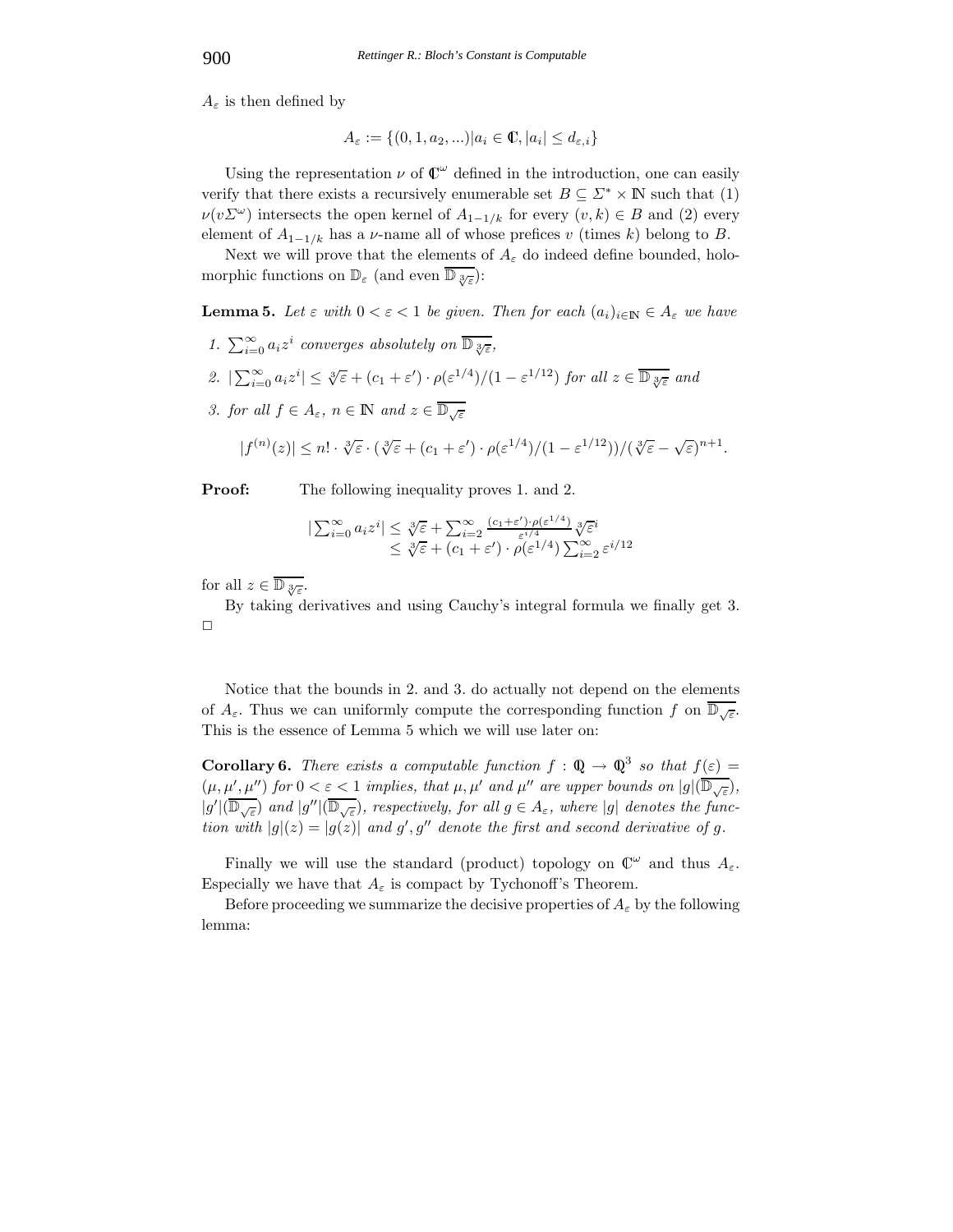**Lemma 7.** *Let*  $\varepsilon$  *with*  $0 < \varepsilon < 1$  *be given. Then* 

- *1.*  $\mathcal{T} \subseteq A_{\varepsilon} \subseteq A_{\varepsilon}$  and
- *2.* A<sup>ε</sup> *is compact.*

The second property allows us to approximate  $\beta$  with fixed precision in finitely many steps. The main point is to prove that we can find, for each  $f \in A_{\epsilon}$ , approximations of  $\beta_f(\mathbb{D}_{\epsilon})$  so that these approximations are actually approximations for whole neighborhoods. Afterwards we can use standard compactness arguments.

#### **3 The** *β***-value of a single Function**

In this section we show how to approximate the size of discs in the image of a given holomorphic  $\beta$ -bounding function.

Assume that a holomorphic function  $f : \mathbb{D} \to \mathbb{D}_{\mu}, \mu > 0$ , is given and we want to compute the supremum of the radius of schlicht discs in the image  $f(\mathbb{D})$ . Actually, we have to cope with unbounded functions f but switching to  $\mathbb{D}_{\varepsilon}$  for suitable  $\varepsilon > 0$  changes the situation to uniformly bounded families of functions. We will see below that approximating the image  $f(\mathbb{D}_{\varepsilon})$  can be done quite straightforwardly. However, we are faced with the need of quite expensive injectivity tests, if we proceed naively. To circumvent this problem we will use homotopic methods, which avoids injectivity tests.

**Lemma 8.** *There exists a computable multifunction*  $F_\beta$  *which computes for given rational*  $\varepsilon \in (0,1)$  *and*  $f \in A_{\varepsilon}$  *a pair*  $(\gamma, v) \in \mathbb{Q} \times \Sigma^*$  *so that*  $f \in \nu(v \Sigma^{\omega})$  *and* 

$$
\beta_g(\mathbb{D}_{\varepsilon}) - (1 - \varepsilon) < \gamma < \beta_g(\mathbb{D}_{\sqrt{\varepsilon}}) + 1 - \varepsilon
$$

*for all*  $g \in \nu(v \Sigma^{\omega})$ *.* 

**Proof:** Let  $\varepsilon$  with  $0 < \varepsilon < 1$  and  $f \in A_{\varepsilon}$  be given and  $\mu'$  and  $\mu''$  be upper bounds on  $\sup_{z\in\mathbb{D}_{\sqrt{\varepsilon}}}(|f'(z)|)$  and  $\sup_{z\in\mathbb{D}_{\sqrt{\varepsilon}}}(|f''(z)|)$ , respectively, which can be computed by Corollary 6. W.l.o.g. we can assume that  $\varepsilon > 3/4$  and  $\mu', \mu'' > 1$ .

The main idea of the algorithm given below is as follows: Assume we want to compute  $\beta_f(\mathbb{D}_{\varepsilon}, f(z))$  for some  $z \in \mathbb{D}_{\varepsilon}$  with  $f'(z) \neq 0$ . To do so we use the fact that a branch g of  $f^{-1}$  exists locally at  $f(z)$  so that  $g(f(z)) = z$ . Thus there exists some small  $d > 0$  so that g exists on  $\mathbb{D}_d(f(z))$ . Once we have found such a d we can try to enlarge  $\mathbb{D}_d(f(z))$  by finding small discs  $D_y$  for every boundary point  $y \in \partial \mathbb{D}_d(f(z))$ , so that some branch of  $f^{-1}$  exists on these discs which coincide with g on  $\mathbb{D}_d(f(z))$ . This guarantees that a branch h of  $f^{-1}$  exists on the union of the discs  $D_y$  with  $\mathbb{D}_d(f(z))$ , so that still  $h(f(z)) = z$ . Replacing g by h and  $\mathbb{D}_d(f(z))$  by the largest disc in the union of the  $D_y$  and  $\mathbb{D}_d(f(z))$ , we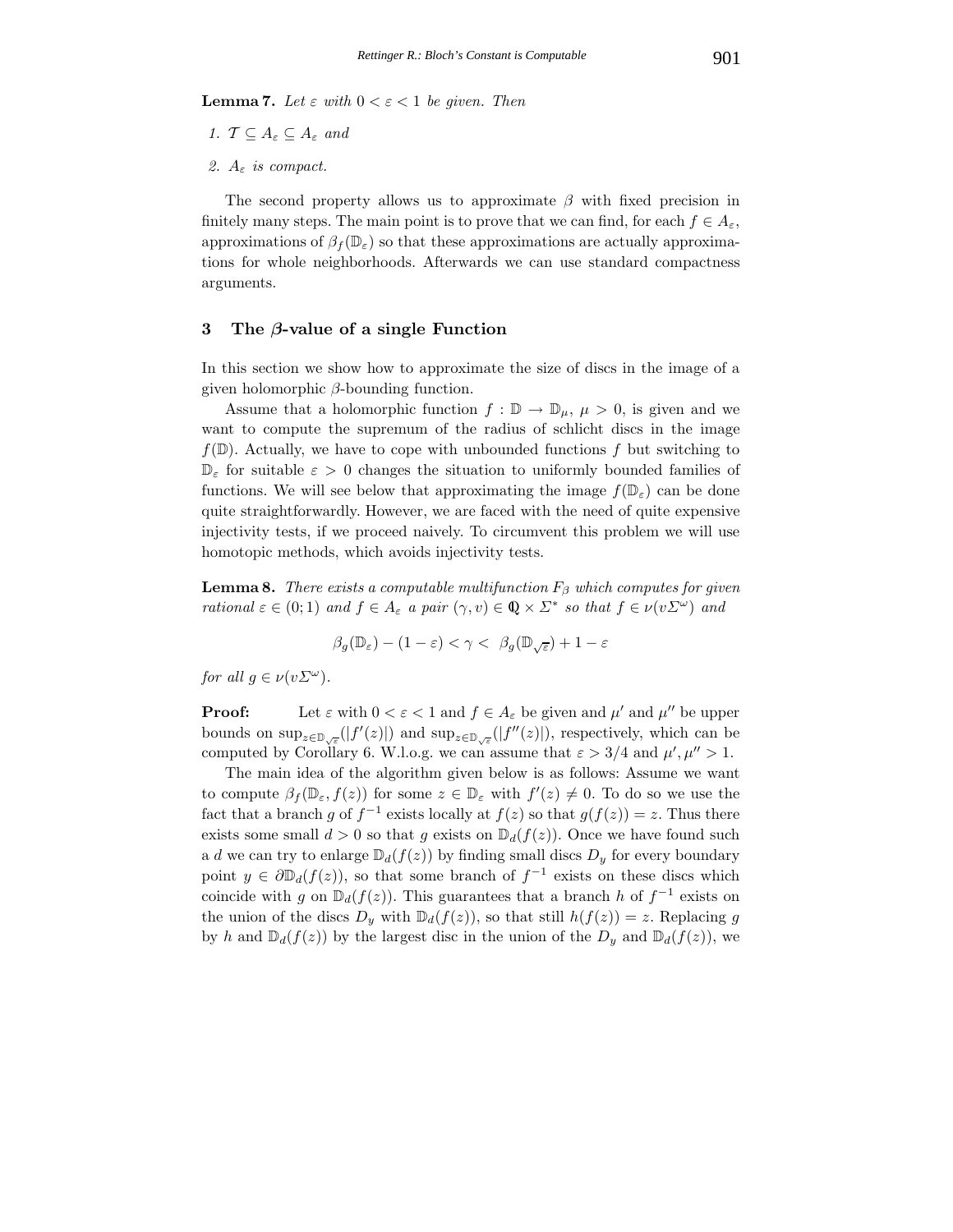can proceed in the same way untill we find some boundary point y so that  $f^{-1}$ cannot be extended to some neighborhood of  $y$ . In this case we know that we have found the largest schlicht disc around  $f(z)$  for this branch of  $f^{-1}$ . Repeating this procedure for all  $z \in \mathbb{D}_{\varepsilon}$  with  $f'(z) \neq 0$  will finally determine  $\beta_f(\mathbb{D}_{\varepsilon})$ .

The implementation of this idea has to cope with several problems: We have to take into account that we can compute things only with finite precision. Therefore we will consider the domain  $\mathbb{D}_{\sqrt{\epsilon}}$  rather than  $\mathbb{D}_{\epsilon}$  to avoid sharp decisions whether some point belongs to  $\mathbb{D}_{\varepsilon}$  or not. Furthermore we can neither find the discs for all  $z \in \mathbb{D}_{\varepsilon}$  nor consider all boundary points of the considered discs above. The solution to this problem is to apply the above idea on grids rather than the whole plane. To this end we will use the following simple observation:

Let  $z \in \mathbb{D}_{\sqrt{\varepsilon}}$  and  $\delta > 0$  with  $d(z, \partial \mathbb{D}_{\sqrt{\varepsilon}}) > \delta$  be given. Then

$$
|f'(z)| - \mu'' \cdot \delta \le |f'(z')| \le |f'(z)| + \mu'' \cdot \delta
$$

for all  $z' \in D_{\delta}(z)$ . Furthermore if  $|f'(z) - f'(z')| < |f'(z)|$  for all  $z' \in D_{\delta}(z)$ then f maps the disc  $\mathbb{D}_{\delta}(z)$  one-to-one onto some neighborhood of  $f(z)$  (see e.g. [Conway 1978], Lemma XII.1.3]). Applying Koebe's 1/4 Theorem (see e.g. [Henrici 1986]) we thus get

**Lemma 9.** Let  $z \in \mathbb{D}_{\sqrt{\varepsilon}}$  with  $f'(z) \neq 0$  and  $\delta < |f'(z)|/\mu''$  with  $\mathbb{D}_{\delta}(z) \subseteq \mathbb{D}_{\sqrt{\varepsilon}}$  be  $given.$  Then a neighborhood of  $z$  is mapped one-to-one onto  $\mathbb{D}_{|f'(z)| \cdot \delta/4}(f(z))$  by f*.*

The formal implementation of the above idea now looks as follows, where we proceed in 4 steps:

**Step 1:** Find finite sequences  $D_0$ , ...,  $D_n$  and  $E_0$ , ...,  $E_m$ ,  $m, n \in \mathbb{N}$ , of discs with complex dyadic center and dyadic radius and furthermore  $\Delta > 0$  with when complex dyadic control of  $\Delta < (\sqrt{\varepsilon} - \varepsilon)/2$  so that

- 
- $\bigcup_{i=0}^{n} D_i \subsetneq \bigcup_{i=0}^{m} E_i \subseteq \mathbb{D}_{\sqrt{\varepsilon}},$
- $-$  for all  $z \in \mathbb{D}_{(\varepsilon+\sqrt{\varepsilon})/2}$  with  $|f'(z)| < (1-\varepsilon)/10$  there exist some *i* with  $z \in D_i$
- $-|f'(z)| < (1-\varepsilon)/9$  for all  $z \in \bigcup_{j=0}^m E_j$  and
- $-$  for all  $z \in \mathbb{D}_{(\varepsilon+\sqrt{\varepsilon})/2} \setminus \bigcup_{j=0}^m E_j$  we have  $d(z, \bigcup_{i=0}^n D_i) > \Delta$ .

This can be done by approximate computations on a grid. To be more precise take  $G = (\frac{1-\varepsilon}{900\mu''}\mathbb{Z} + i\frac{1-\varepsilon}{900\mu''}\mathbb{Z}) \cap \mathbb{D}_{(\sqrt{\varepsilon}+\varepsilon)/2}$  and compute for each grid point  $z \in G$ the value  $f'(z)$  up to an error of at most  $\frac{1-\varepsilon}{900}$  (we denote this value by  $\hat{f}(z)$  for the time beeing). Then label each grid point  $z$  by " $d$ ", " $e$ " or " $n$ " according to the following rules: if  $|\hat{f}(z)| < \frac{1-\varepsilon}{10} + 2 \cdot \frac{1-\varepsilon}{900}$  label z by "d". If otherwise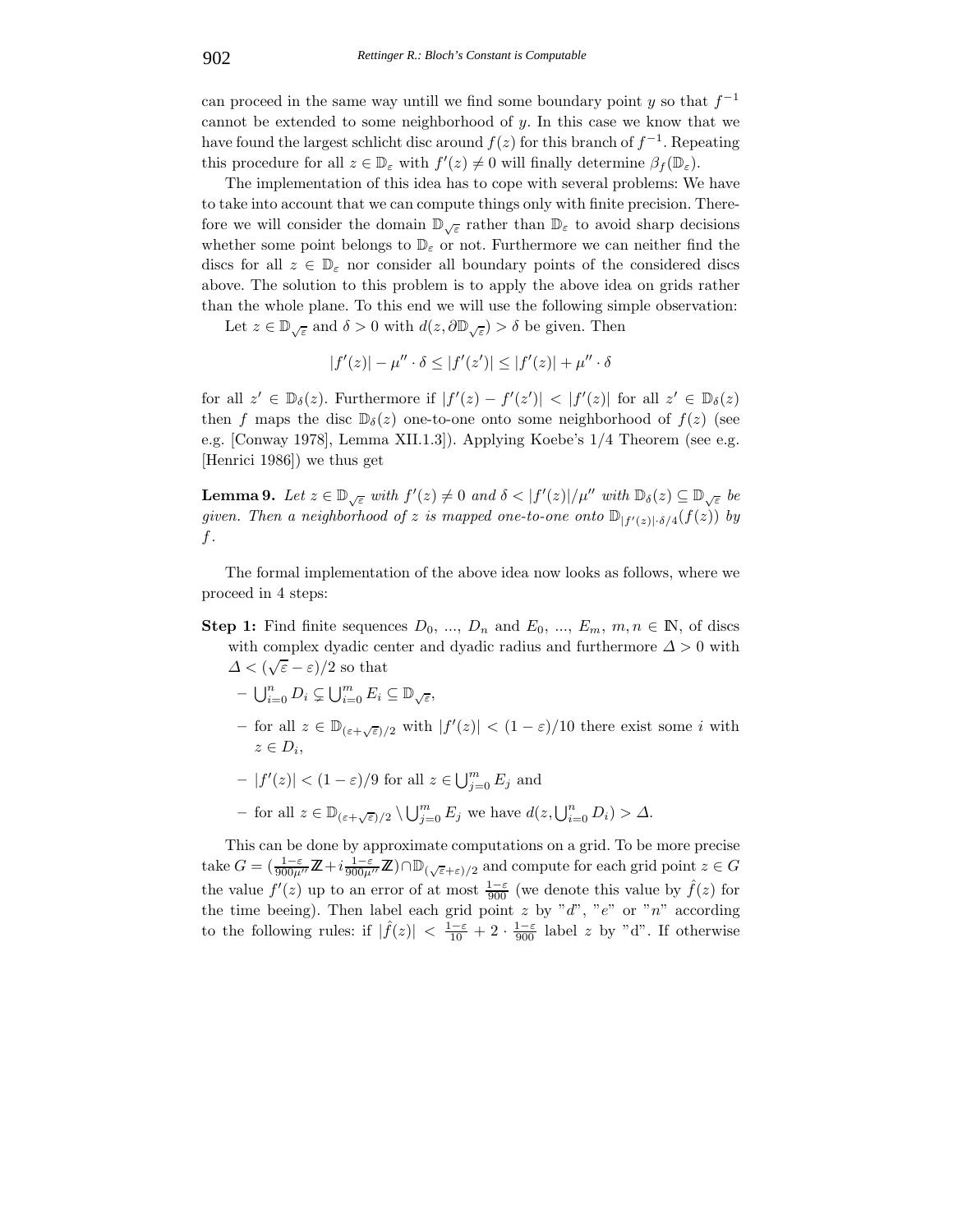$|\hat{f}(z)| < \frac{1-\varepsilon}{9} - 2 \cdot \frac{1-\varepsilon}{900}$  label z by "e". In all other cases label z by "n". Finally fix  $D_1,...,D_n$  to be the sets  $\mathbb{D}_{\frac{1-\varepsilon}{900\mu''}}(z)$  of those grid points labeled by "d". Similarly let  $E_1,...,E_m$  be the sets  $\mathbb{D}_{\frac{1-\varepsilon}{900\mu''}}(z)$  of those grid points labeled by "e" or "d". Choose  $\Delta$  to be  $\frac{1-\varepsilon}{900\mu}$ . (Notice that by the remarks above  $|f'|$  can vary on fixed  $E_i$  or  $D_i$  by at most  $\frac{1-\varepsilon}{900}$  and furthermore we have  $\frac{1-\varepsilon}{900\mu''} < (\sqrt{\varepsilon} - \varepsilon)/2$ .)

In preparation to the next step let  $\rho$  be defined by  $\rho = \min\{(\sqrt{\varepsilon} - \varepsilon)/3, (1/4) \}$  $(1 - \varepsilon)^2 / (20^2 \cdot \mu'')$ .

**Step 2:** Compute a grid  $G_D \subseteq \frac{\rho \cdot (1-\varepsilon)}{16 \cdot \mu'} \mathbb{Z} + i \frac{\rho \cdot (1-\varepsilon)}{16 \cdot \mu'}$  $\frac{(1-\varepsilon)}{16 \cdot \mu'} \mathbb{Z}$  so that for all  $z \in \frac{\rho \cdot (1-\varepsilon)}{16 \cdot \mu'} \mathbb{Z} +$  $i\frac{\rho(1-\varepsilon)}{16\cdots}$  $\frac{(1-\epsilon)}{16\cdot\mu'}\mathbb{Z}$  $-$  if  $d(z, \mathbb{D}_{\varepsilon} \setminus \bigcup_{j=0}^{m} E_j) < \min\{\Delta/4, (1-\varepsilon)/(4\mu')\}$  then z belongs to  $G_D$ and

 $-$  if  $z \in G_D$  then  $d(z, \mathbb{D}_{\varepsilon} \setminus \bigcup_{j=0}^m E_j) < \min\{\Delta/2, (1-\varepsilon)/(2\mu')\}.$ 

Following our main idea, this domain grid  $G_D$  will give the z's (grid nodes) for which we approximate the radius of a disc D with center  $f(z)$  on which a branch g of  $f^{-1}$  with  $g(f(z)) = z$  exists.

Similarly we define an image grid  $G_I$  by  $G_I = \frac{\rho \cdot (1-\varepsilon)}{16} \mathbb{Z} + i \frac{\rho \cdot (1-\varepsilon)}{16} \mathbb{Z}$ .

We will see below that for all  $z \in \mathbb{D}_{(\varepsilon+\sqrt{\varepsilon})/2} \setminus \bigcup_{i=0}^{n} D_i$  the disc  $\mathbb{D}_{\rho}(f(z))$  is schlicht (and a neighborhood of  $z$  is mapped one to one onto this disc by  $f$ ). Thus we can compute the branch of  $f^{-1}$  on  $\mathbb{D}_{\rho/2}(f(z))$  with  $f^{-1}(f(z)) = z$ for example by computing its Taylor series by samples (see e.g. [Müller 1993]), where the samples can be computed by evaluations of  $f$  at different points.

We proceed as follows:

### **Step 3:** For all  $z \in G_D$  do

**Step 3a:** Compute some  $y \in G_I$  so that  $|f(z) - y| \leq \frac{\rho \cdot (1 - \varepsilon)}{8}$ , set  $G := \{y\}$ and  $d(z) = \frac{\rho \cdot (1 - \varepsilon)}{8}$ 

**Step 3b:** For each point  $y' \in G_I \setminus G$  with  $|y - y'| < d(z)$  do

- **Step i:** Compute a sequence  $y_0 = y$ ,  $y_1, ..., y_n = y'$  for suitable  $n \in \mathbb{N}$  and  $y_i \in G_I$ , so that  $|y_{i+1} y_i| \leq \sqrt{2} \cdot \frac{\rho \cdot (1-\varepsilon)}{16}$  and  $y_i \in G$  for all  $i = 0, ..., n - 1.$
- **Step ii:** Compute for  $i = 0, ..., n-1$  the branches  $g_i$  of  $f^{-1}$  on  $\mathbb{D}_{\rho/2}(y_i)$ so that  $z \in g_0(\mathbb{D}_{\rho/2}(y_0))$  and  $g_{i+1}(y_i) = g_i(y_i)$  for all  $i = 0, ..., n-2$ .
- **Step iii:** If  $d(g_{n-1}(y_n), \mathbb{D}_{\varepsilon} \setminus \bigcup_{j=0}^m E_j) < \Delta/4$  so  $G := G \cup \{y'\}$ if  $d(g_{n-1}(y_n), \mathbb{D}_{\varepsilon} \setminus \bigcup_{j=0}^m E_j) > \Delta/2$  proceed with the next z otherwise set  $G := G \cup \{y'\}$  or proceed with the next z

**Step 3c:** increase  $d(z)$  by  $\frac{\rho \cdot (1-\varepsilon)}{16}$  and proceed with step 3b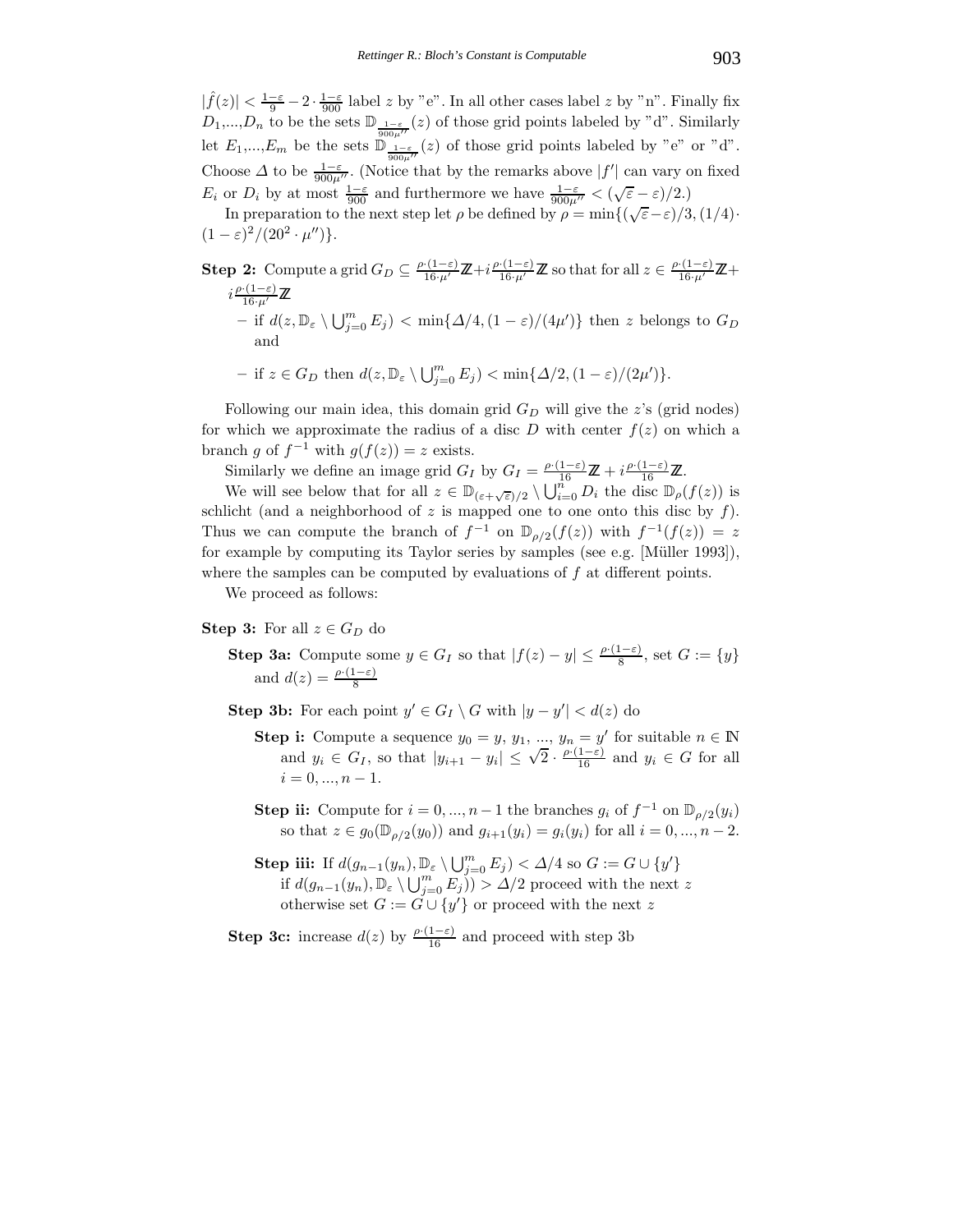Notice that Step 3 will end after a finite number of steps because  $f(\mathbb{D}_{\sqrt{\epsilon}})$  is bounded.

**Step 4** Set  $d = \max_{z \in G_D} d(z)$ 

Notice that the above construction does only use finitely many symbols, say t, of an input  $w \in \Sigma^{\omega}$  (a v-name of f). Thus the construction works identically for all  $g \in \nu(v\Sigma^*)$ , where v is the prefix of length t of w.

Thus it remains to show that d is a suitable approximation of  $\beta_f(\mathbb{D}_{\varepsilon})$ , i.e. that  $|d - \beta_f(\mathbb{D}_{\varepsilon})| < 1 - \varepsilon$ , because then  $(d, v)$  is a correct value for  $F_{\beta}(f)$ .

Before we will show that d is a suitable approximation to  $\beta_f(\mathbb{D}_{\varepsilon})$  we will first give the proof that Step 3 can be realized as described, i.e. that  $f^{-1}$  does indeed locally exist.

**Claim 1** *For each*  $z \in \mathbb{C}$  *with*  $d(z, \mathbb{D}_{\varepsilon} \setminus \bigcup_{j=1}^{m} E_j) < \Delta$  *we have that*  $\mathbb{D}_{\rho}(f(z))$  *is schlicht in*  $f(\mathbb{D}_{\sqrt{\varepsilon}})$ *. Furthermore a neighborhood of* z *is mapped one to one onto*  $\mathbb{D}_{\rho}(f(z)).$ 

**Proof:** Every  $z \in \mathbb{D}_{(\varepsilon+\sqrt{\varepsilon})/2}$  with  $d(z, \mathbb{D}_{\varepsilon} \setminus \bigcup_{j=1}^{m} E_j) < \Delta$  belongs to  $\mathbb{D}_{(\varepsilon+\sqrt{\varepsilon})/2} \setminus \bigcup_{i=0}^n D_i$  and fulfills therefore  $|f'(z)| \geq (1-\varepsilon)/10$ . The statement therefore follows from Lemma 9 and the definition of  $\rho$  above.

 $\diamond$ 

In Step 3 we essentially use the Kreiskettenverfahren to continue  $f^{-1}$  along a path in G. This step very much follows the main idea given in the introduction of this proof: For given  $y = f(z)$  we try to find large  $d(z)$  so that a branch g of  $f^{-1}$  with  $g(f(z)) = z$  exists on  $\mathbb{D}_{d(z)}(y)$ . By Claim 1 such a branch of  $f^{-1}$  exists for the first value of  $d(z)$  given by Step 3 b i. Assume now that we have already computed some  $d(z)$  so that g exists on  $\mathbb{D}_{d(z)}(y)$ . In Step 3 b ii we then essentially try to find for each grid point  $y'$  in  $\mathbb{D}_{d(z)+\frac{\rho\cdot(1-\varepsilon)}{16}}(y)$  a continuation of g to  $\mathbb{D}_{d(z)} \cup \mathbb{D}_{\rho/2}(y')$ . (Actually we update  $d(z)$  first and test then for  $d(z)$  instead of  $d(z) + \frac{\rho(1-\epsilon)}{16}$ , but to simplify things we ignore this for the moment.) If the continuation to all such discs is possible, we can continue  $q$ also to  $\mathbb{D}_{d(z)+\frac{\rho\cdot(1-\varepsilon)}{16}}(y)$ : For any pairs of such discs  $\mathbb{D}_{\rho/2}(y')$  and  $\mathbb{D}_{\rho/2}(y'')$  with  $\mathbb{D}_{\rho/2}(y') \cap \mathbb{D}_{\rho/2}(y'') \neq \emptyset$  we have that  $\mathbb{D}_{d(z)}(y) \cap \mathbb{D}_{\rho/2}(y') \cap \mathbb{D}_{\rho/2}(y'') \neq \emptyset$  is a subset of the connected domain  $\mathbb{D}_{\rho/2}(y') \cap \mathbb{D}_{\rho/2}(y'')$ . Thus the continuation of g to the first and second disc coincide on  $\mathbb{D}_{\rho/2}(y') \cap \mathbb{D}_{\rho/2}(y'')$  by the identity theorem (see e.g. [Ahlfors 1966]).

As we actually update  $d(z)$  before testing, we get  $d(z) \leq \beta_f(\mathbb{D}_{(\sqrt{\varepsilon}+\varepsilon)/2})$  +  $\frac{\rho(1-\varepsilon)}{16}$  and thus

$$
d \leq \beta_f(\mathbb{D}_{(\sqrt{\varepsilon}+\varepsilon)/2}) + \frac{\rho \cdot (1-\varepsilon)}{16} < \beta_f(\mathbb{D}_{\sqrt{\varepsilon}}) + (1-\varepsilon)
$$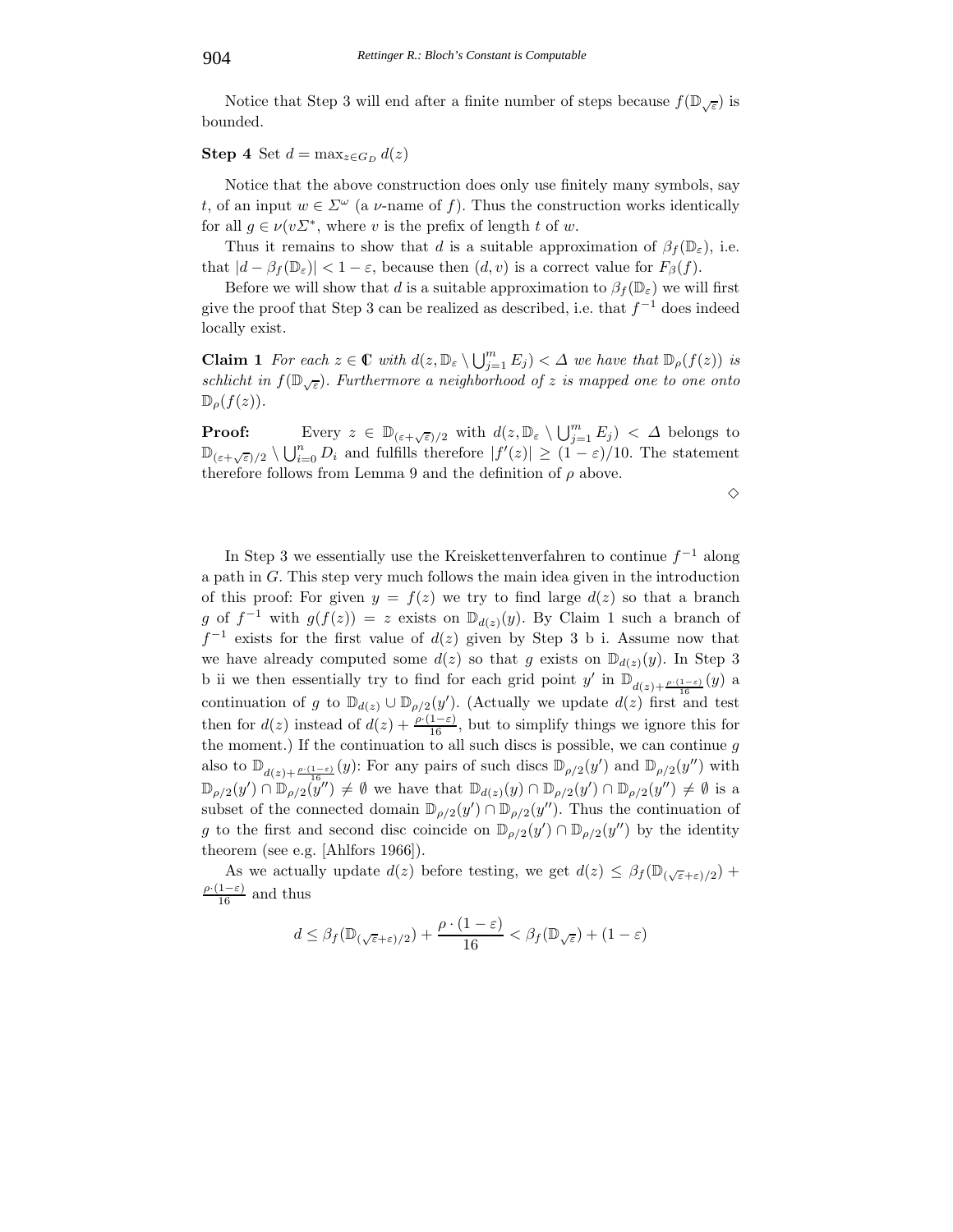To show that also  $\beta_f(\mathbb{D}_{\varepsilon}) - (1 - \varepsilon) < d$  holds, let  $\mathbb{D}_r(f(z))$  be some schlicht disc in  $f(\mathbb{D}_{\varepsilon})$  with  $r > (1 - \varepsilon)/4$  so that a neighborhood  $N \subseteq \mathbb{D}_{\varepsilon}$  of  $z \in \mathbb{D}_{\varepsilon}$  is mapped one to one onto  $\mathbb{D}_r(f(z))$ . Furthermore let g denote the branch of  $f^{-1}$ on  $D_r(f(z))$  with  $g(f(z)) = z$ .

According to the following claim we have  $z \notin \bigcup_{j=0}^m E_j$ :

**Claim 2** *Let*  $z \in \mathbb{D}_{\varepsilon}$  *and*  $U \subseteq \mathbb{D}_{\varepsilon}$  *be a simply connected neighborhood of* z, which *maps one to one onto*  $\mathbb{D}_{(1-\varepsilon)/4}(f(z))$  *via* f. Then  $z \notin \bigcup_{j=0}^{m} E_j$ .

**Proof:** Assume to the contrary that  $z \in \bigcup_{j=0}^{m} E_j$ . Then by choice of the sequence  $E_0, ..., E_m$  we have  $|f'(z)| < (1 - \varepsilon)/9$  and thus  $|(f^{-1})'(f(z))| >$  $9/(1-\varepsilon)$ . By applying Landau's theorem we thus get that  $f^{-1}(\mathbb{D}_{(1-\varepsilon)/4}(f(z)))$ contains a disc of radius  $((1 - \varepsilon)/8) \cdot (9/(1 - \varepsilon)) > 1$  in contradiction to the definition of U.

 $\Diamond$ 

Thus, and because of the definition of the grid  $G_D$ , there exists some  $z' \in G_D$ so that  $|z - z'| \le \sqrt{2} \cdot \frac{\rho \cdot (1-\varepsilon)}{16 \cdot \mu'}$ . In the computation of  $d(z')$  (in Step 3) then first some  $y \in G_I$  is chosen, so that  $|f(z') - y| \leq \frac{\rho(1-\varepsilon)}{8}$  and thus  $|f(z) - y| \leq$  $|f(z) - f(z')| + \frac{\rho \cdot (1-\varepsilon)}{8} \leq \frac{\rho \cdot (1-\varepsilon)}{4}$ . This means that there exists a schlicht disc  $\mathbb{D}_{r-\frac{\rho\cdot(1-\varepsilon)}{4}}(y)$  so that a neighborhood of z' maps bijectively onto this disc via f. Notice that this then also holds for  $\mathbb{D}_{r-\frac{1-\varepsilon}{4}}(y) \subseteq \mathbb{D}_{r-\frac{\rho \cdot (1-\varepsilon)}{4}}(y)$ .

We will now show that  $d(z') \geq r - (1 - \varepsilon)/2$  which means that indeed  $\beta_f(\mathbb{D}_{\varepsilon})$  $(1 - \varepsilon) < d$ . Assume otherwise that there exists some  $\hat{y} \in G_I \cap \mathbb{D}_{r-\frac{1-\varepsilon}{2}}(y)$  which is never added to G during Step 3. W.l.o.g. we can assume that all points in  $\mathbb{D}_{|y-\hat{y}|}(y)\cap G_I$  are added to G at some time. Thus there exists a sequence  $y_0 = y$ ,  $y_1, ..., y_n = \hat{y}$  and the corresponding  $g_0, ..., g_{n-1}$  computed by Step 3 b i and 3 b ii. As  $\hat{y}$  is not added to G we have  $d(g_{n-1}(\hat{y}), \mathbb{D}_{\varepsilon} \setminus \bigcup_{j=0}^m E_j) \geq \Delta/4$ . Furthermore as  $g_{n-1}$  coincide with g on  $\mathbb{D}_{\rho/2}(y_{n-1})$  we have  $g_{n-1}(\hat{y}) \in \mathbb{D}_{\varepsilon}$  (notice, that  $\mathbb{D}_{r}(f(z)) \subseteq f(\mathbb{D}_{\varepsilon})$  and  $g_{n-1}(\hat{y}) \in \bigcup_{j=0}^{m} E_j$ . But then by Claim 2 above there cannot exist a schlicht disc of radius  $(1 - \varepsilon)/4$  around  $\hat{y}$  in contradiction to the fact that  $\mathbb{D}_{r-\frac{1-\varepsilon}{4}}(y)$  is schlicht and  $\hat{y} \in \mathbb{D}_{r-\frac{1-\varepsilon}{2}}(y)$ , i.e.  $\mathbb{D}_{(1-\varepsilon)/4}(\hat{y}) \subseteq \mathbb{D}_{r-\frac{1-\varepsilon}{4}}(y)$ .  $\Box$ 

#### **4 The Main Theorem**

The proof of our main theorem can now be simply done by covering  $A_{\varepsilon}$  by neighborhoods given by the algorithm of the previous section.

**Theorem 10.** *Bloch's constant is computable.*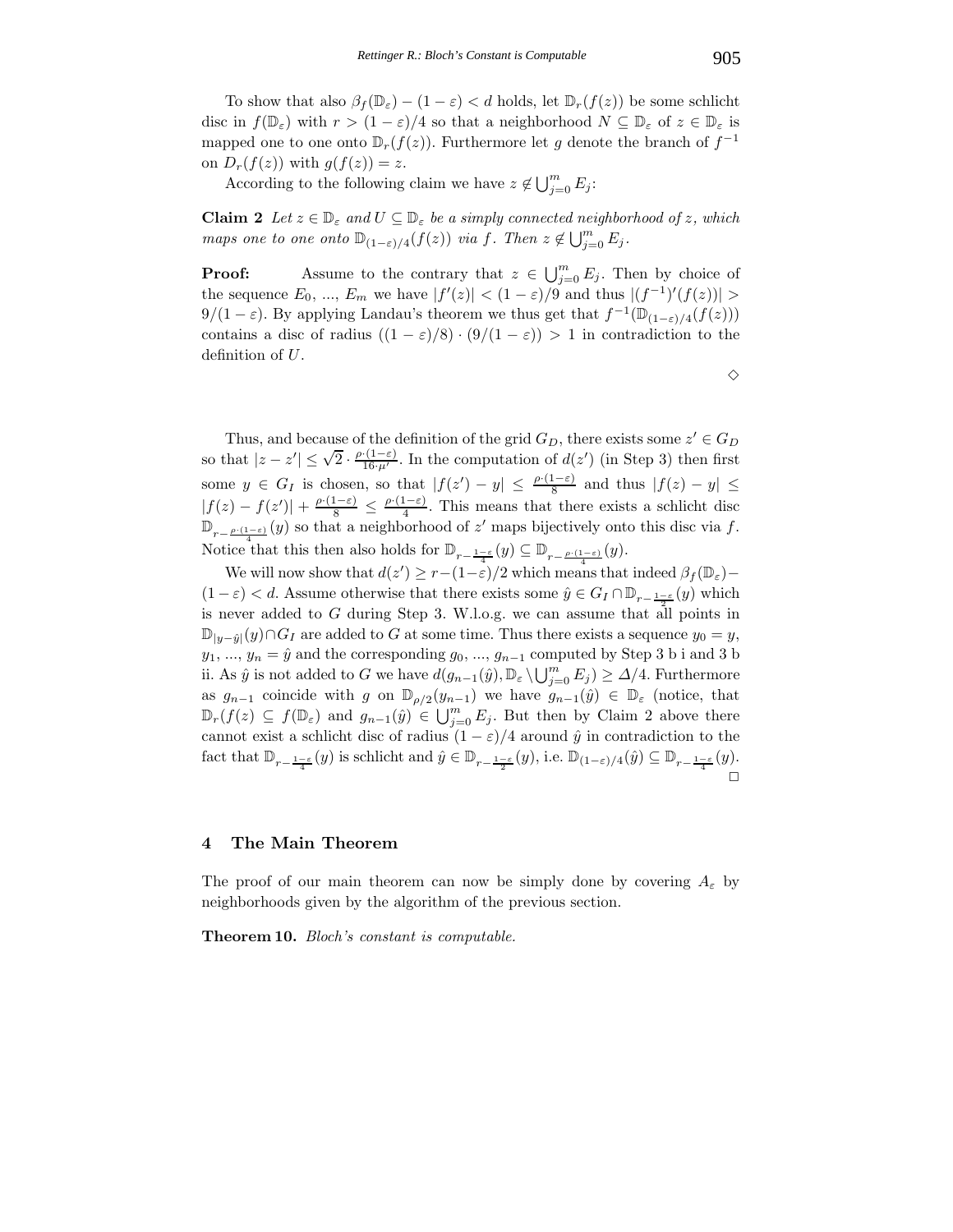**Proof:** We have to show that β can be approximated to arbitrary precision. Let thus the precision  $d > 0$  be given.

We will try to find a finite sequence  $f_0,...,f_n$  of functions in  $A_\varepsilon$  for some  $1 > \varepsilon \geq 1 - d/2$  so that with  $F_\beta(f_i) = (\gamma_i, v_i)$  we have  $\bigcup_{i=0}^n \nu(v_i \Sigma^\omega)$  covers  $A_\varepsilon$ . By the definition of  $F_\beta$  (Lemma 8) we can then approximate  $\beta$  by the minimum of the  $\gamma_i$ .

According to our remarks on the representations  $\nu$  of  $A_{\varepsilon}$  the set B is r.e. Let now  $k_0$  be some integer with  $k_0 \geq 2/d$  and  $\varepsilon := 1 - 1/k_0$ . Then we can enumerate all  $w \in \Sigma^*$  so that  $(w, k_0) \in B$ . Let  $w_0, w_1, ...$  be this enumeration. Furthermore let  $M_\beta$  be a Turing machine computing  $F_\beta$ . To simplify things we will still say that  $M_\beta$  computes on input  $w \in \Sigma^\omega$  a pair  $(\gamma, v)$  although only the names of these are computed. Furthermore the pairs computed by  $M_\beta$  on  $w_i0^\omega$ are denoted by  $(\gamma_i, v_i)$ , for short.

We will now proceed in steps maintaining a variable  $\beta'$ , which holds the currently best approximation to  $\beta$ , and a list  $L=U_0, U_1,...$  of open sets in  $\mathbb{C}^{\omega}$ . At the beginning let  $\beta'$  be some known upper bound on  $\beta$  and L be an empty list. In step i we then compute  $(\gamma_i, v_i)$  by simulating  $M_\beta$  on  $w_i0^\omega$ . We add the neighborhood  $\nu(v_i \Sigma^{\omega})$  to L and choose the new value of  $\beta'$  to be the minimum of  $\gamma_i$  and the old value of  $\beta'$ . Finally we test whether the elements in L cover  $A_{\varepsilon}$ . If this is the case then  $|\beta'-\beta| < d$  and we can stop. Otherwise we continue with step  $i + 1$ .

The correctness of this construction follows immediately by Lemma 8: In this case for each  $f \in A_{\varepsilon}$  there exists some  $U_i \in L$  with  $f \in U_i$  and thus

and thus  $\beta' \leq \beta_f(\mathbb{D}_{\sqrt{\varepsilon}}) + (1 - \varepsilon)$ 

$$
f \circ \mathcal{L}(\mathbb{R}) \to (1 \rightarrow \mathbb{R}) \subset f \circ \mathcal{L}(\mathbb{R}) \times (1 \rightarrow \mathbb{R})
$$

$$
\beta' \le \inf_{f \in A_{\varepsilon}} \beta_f(\mathbb{D}_{\sqrt{\varepsilon}}) + (1 - \varepsilon) \le \inf_{f \in A_{\varepsilon}} \beta_f(\mathbb{D}) + (1 - \varepsilon) < \beta + d.
$$

On the other hand we have for each i:

$$
\beta' \geq \beta_{\nu(w_i 0^{\omega})}(\mathbb{D}_{\varepsilon}) - (1 - \varepsilon) \geq \beta(\mathbb{D}_{\varepsilon}) - (1 - \varepsilon) \geq \varepsilon \cdot \beta - (1 - \varepsilon) > \beta - d.
$$

Thus it remains to show, that the construction stops at some step. To this end notice that the sequence  $(\nu(v_i \Sigma^\omega))_{i\in\mathbb{N}}$  is an open covering of  $A_\varepsilon$ : By what we have said about B every function  $f \in A_{\varepsilon}$  has some  $\nu$ -name w so that for any prefix w' of w the pair  $(k_0, w')$  belongs to B. Thus  $M_\beta$  must stop on some  $w'0^\omega$ without having used any symbol outside w'. Therefore for every  $f \in A_{\varepsilon}$  there exists some  $v_i$  so that  $f \in \nu(v_i \Sigma^\omega)$ . By Lemma 7 (2) there must therefore exist a finite subsequence  $v_{i_0},...,v_{i_l}$  of  $(v_i)_{i\in\mathbb{N}}$  so that  $\bigcup_{j=0}^l \nu(v_{i_j} \Sigma^\omega)$  covers already  $A_{\varepsilon}$ . This means that with  $m = \max(i_0, ..., i_l)$  our construction must stop at step m or before.

 $\Box$